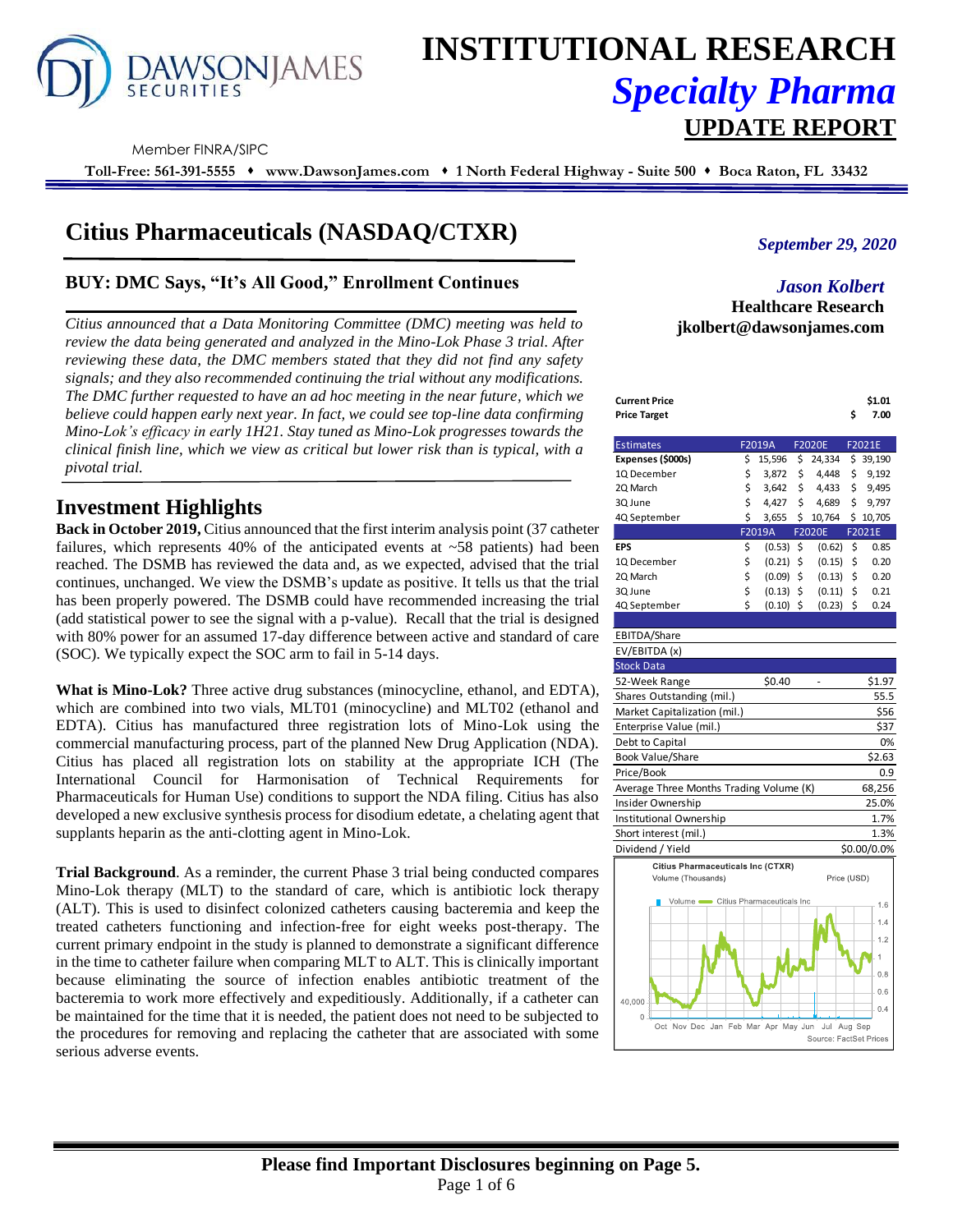

**Valuation.** Our valuation is based on our therapeutic models and associated assumptions projected to 2028. Our model assumes multiple financial raises, and as such, our share count is based on a fully diluted out year basis. The lead product, Mini-Lok, is now in a Phase 3 trial. We conservatively assume just 50% probability of success in our models. On top of this, we also use a 30% risk rate in our free cash flow to the firm (FCFF), our discounted EPS (dEPS) and sum-of-the-parts (SOP) models. We equal weight and average these metrics and then round to the nearest whole number to derive our \$7.00 price target.

# **Exhibit 1. FCFF Model**



| Price Target \$<br>Year            | 8.00<br>2020 |                |           |        |                          |         |                          |         |         |         |         |
|------------------------------------|--------------|----------------|-----------|--------|--------------------------|---------|--------------------------|---------|---------|---------|---------|
| DCF Valuation Using FCF (mln):     |              |                |           |        |                          |         |                          |         |         |         |         |
| units ('000 - Cnd\$)               |              | 2019E          | 2020E     | 2021E  | 2022E                    | 2023E   | 2024E                    | 2025E   | 2026E   | 2027E   | 2028E   |
| EBIT (Earnings before income tax)  |              | (15, 560)      | (22, 768) | 42,452 | 107,459                  | 145,729 | 185,494                  | 226,799 | 269,689 | 314,212 | 360,415 |
| Tax Rate                           |              | 0%             | 0%        | 5%     | 10%                      | 15%     | 20%                      | 25%     | 30%     | 35%     | 38%     |
| EBIT(1-t) Earnings afer income tax |              | (15, 560)      | (22, 768) | 40,330 | 96,713                   | 123,870 | 148,395                  | 170,099 | 188,782 | 204,238 | 223,458 |
| CapEx (equipment)                  |              | $\overline{a}$ | (2)       | ٠      | ٠                        | ٠       | ٠                        |         |         |         |         |
| Depreciation                       |              | ۰              | 429       | ٠      | $\overline{\phantom{a}}$ | $\sim$  | $\overline{\phantom{a}}$ |         |         |         |         |
| Change in NWC                      |              |                |           |        |                          |         |                          |         |         |         |         |
| <b>FCF</b>                         |              | (15,560)       | (22, 341) | 40,330 | 96,713                   | 123,870 | 148,395                  | 170,099 | 188,782 | 204,238 | 223,458 |
| PV of FCF                          |              | (20, 228)      | (22, 341) | 31,023 | 57,227                   | 56,381  | 51,957                   | 45,813  | 39,111  | 32,549  | 27,394  |
| Discount Rate                      |              | 30%            |           |        |                          |         |                          |         |         |         |         |
| Long Term Growth Rate              |              | 1%             |           |        |                          |         |                          |         |         |         |         |
| <b>Terminal Cash Flow</b>          |              | 778,249        |           |        |                          |         |                          |         |         |         |         |
| Terminal Value YE2023              |              | 95,405         |           |        |                          |         |                          |         |         |         |         |
| <b>NPV</b>                         |              | 394,290        |           |        |                          |         |                          |         |         |         |         |
| NPV-Debt                           |              |                |           |        |                          |         |                          |         |         |         |         |
| Shares out ('000)                  |              | 48,739         | 2028E     |        |                          |         |                          |         |         |         |         |
| NPV Per Share                      | \$           | 8.09           |           |        |                          |         |                          |         |         |         |         |
|                                    |              |                |           |        |                          |         |                          |         |         |         |         |

*Source: Dawson James estimates*

#### **Exhibit 2. Discounted EPS Model**

| <b>Current Year</b>      |    | 2020 |
|--------------------------|----|------|
| Year of EPS              |    | 2028 |
| <b>Earnings Multiple</b> |    | 15   |
|                          |    |      |
| <b>Discount Factor</b>   |    | 30%  |
| <b>Selected Year EPS</b> | \$ | 4.58 |
| <b>NPV</b>               | S  | 8.42 |

| Current Year<br>Year of EPS |     | 2020<br>2028 |                 | Discount Rate and Earnings Multiple Varies, Year is Constant<br>2028 EPS |          |         |         |         |             |       |  |  |
|-----------------------------|-----|--------------|-----------------|--------------------------------------------------------------------------|----------|---------|---------|---------|-------------|-------|--|--|
| Earnings Multiple           |     | 15           |                 | 8.42                                                                     | 5%       | 10%     | 15%     | 20%     | 25%         | 30%   |  |  |
|                             |     |              | Earnings        |                                                                          |          |         |         |         |             |       |  |  |
| Discount Factor             |     | 30%          | <b>Multiple</b> |                                                                          | \$15.50  | \$10.69 | \$7.49  | \$5.33  | $$3.84$ \$  | 2.81  |  |  |
| Selected Year EPS           | \$. | 4.58         |                 | 10                                                                       | \$31.01  | \$21.37 | \$14.98 | \$10.65 | $$7.69$ \$  | 5.62  |  |  |
| <b>NPV</b>                  | s.  | 8.42         |                 | 15                                                                       | \$46.51  | \$32.06 | \$22.46 | \$15.98 | $$11.53$ \$ | 8.42  |  |  |
|                             |     |              |                 | 20                                                                       | \$62.02  | \$42.74 | \$29.95 | \$21.31 | $$15.37$ \$ | 11.23 |  |  |
|                             |     |              |                 | 25                                                                       | \$77.52  | \$53.43 | \$37.44 | \$26.64 | $$19.22$ \$ | 14.04 |  |  |
|                             |     |              |                 | 30                                                                       | \$93.02  | \$64.12 | \$44.93 | \$31.96 | $$23.06$ \$ | 16.85 |  |  |
|                             |     |              |                 | 35                                                                       | \$108.53 | \$74.80 | \$52.42 | \$37.29 | $$26.90$ \$ | 19.66 |  |  |
|                             |     |              |                 | 40                                                                       | \$124.03 | \$85.49 | \$59.91 | \$42.62 | $$30.74$ \$ | 22.46 |  |  |

# **Exhibit 3. Sum of the Parts Model**

| Source: Dawson James estimates           |       |               |                |           |                 |          |  |  |
|------------------------------------------|-------|---------------|----------------|-----------|-----------------|----------|--|--|
| <b>Exhibit 3. Sum of the Parts Model</b> |       |               |                |           |                 |          |  |  |
|                                          | LT Gr | Discount Rate | Yrs. to Peak   | % Success | Peak Sales MM's | Term Val |  |  |
| MiniLok LT & ST CVC U.S.                 | $1\%$ | 30%           | 4              | 70%       | \$469           | \$1,618  |  |  |
|                                          |       |               |                |           |                 | \$5.70   |  |  |
| MiniLok LT & ST CVC E.U.                 | $1\%$ | 30%           | $6^{\circ}$    | 80%       | \$0             | \$0      |  |  |
|                                          |       |               |                |           |                 | \$0.00   |  |  |
| MiniLok LT & ST CVC China                | $1\%$ | 30%           | $\overline{7}$ | 80%       | \$0             | \$0      |  |  |
|                                          |       |               |                |           |                 | \$0.00   |  |  |
| Hydro-Lido                               | $1\%$ | 30%           | 5 <sup>5</sup> | $0\%$     | \$0             | \$0      |  |  |
| <b>Pre-Clinical Pipeline</b>             |       |               |                |           |                 | \$0.00   |  |  |
| Net Margin                               |       |               |                |           |                 | 70%      |  |  |
| <b>MM Shrs OS</b>                        |       |               |                |           |                 | 49       |  |  |
| <b>Total</b>                             |       |               |                |           |                 | \$5.70   |  |  |

*Source: Dawson James estimates*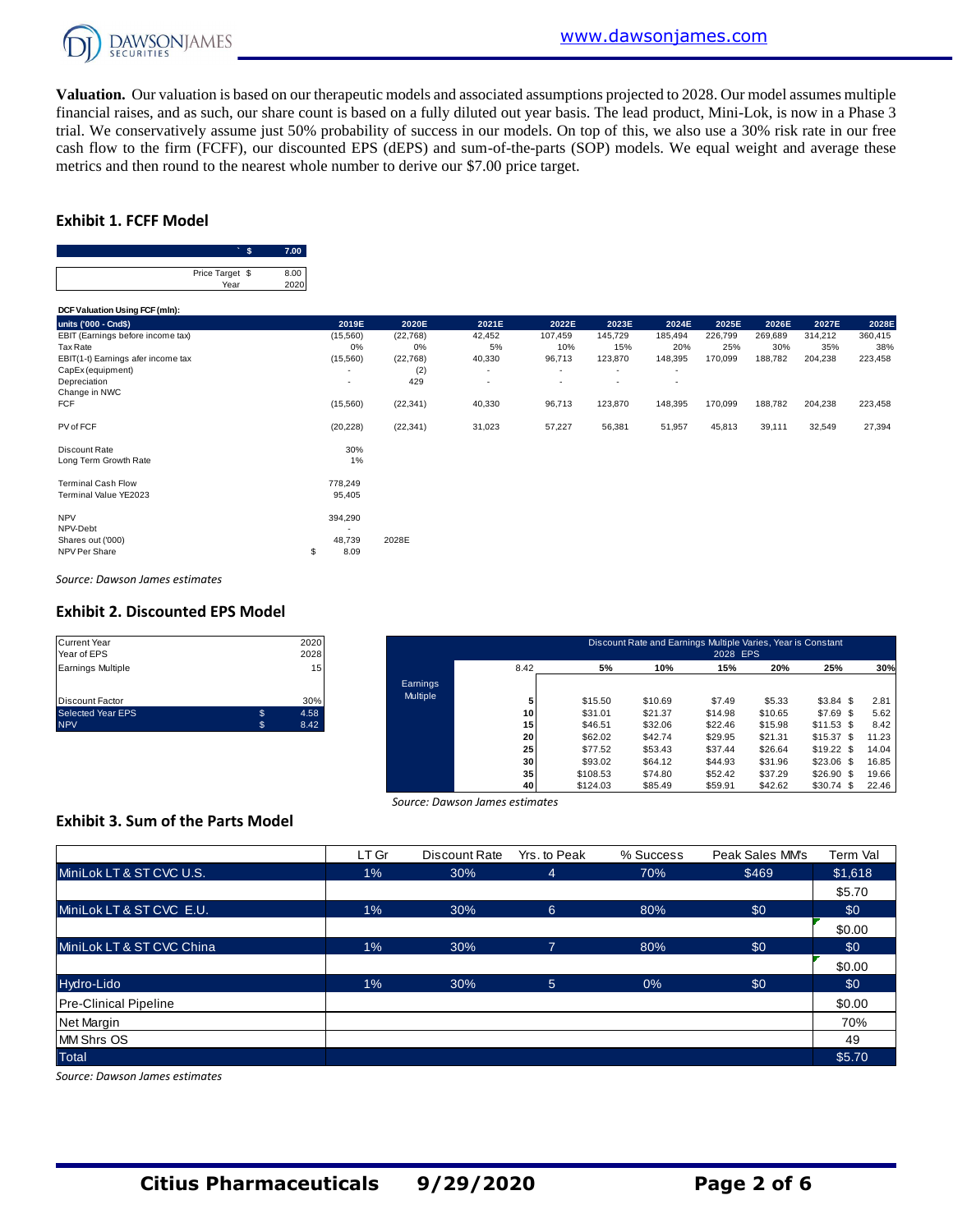

#### **Exhibit 4. Income Statement**

| Citius Pharmaceuticals: Income Statement (\$000)           |           |           |                          |            |            |                          |            |                | <b>December</b> | March  | June   | Sept. YE |        |         |         |         |         |         |         |         |
|------------------------------------------------------------|-----------|-----------|--------------------------|------------|------------|--------------------------|------------|----------------|-----------------|--------|--------|----------|--------|---------|---------|---------|---------|---------|---------|---------|
| YE Sept.                                                   | 2017A     | 2018A     | 2019A                    | 1Q20A      | 2Q20A      | 3Q20A                    | 4Q20E      | 2020E          | 1Q21E           | 2Q21E  | 3Q21E  | 4Q21E    | 2021E  | 2022E   | 2023E   | 2024E   | 2025E   | 2026E   | 2027E   | 2028E   |
| Mino-Lok, U.S. ST & LT CVC Revenues                        |           |           | $\overline{\phantom{a}}$ |            |            | $\overline{\phantom{a}}$ | $\sim$     |                | 18,778          | 19,594 | 20,410 | 22,860   | 81.642 | 166,566 | 212,392 | 259.994 | 309.423 | 360,734 | 413,983 | 469,227 |
| Mino-Lok, E.U. ST & LT CVC Revenues                        |           |           |                          |            |            |                          | $\sim$     | . .            |                 |        |        |          |        |         | ۰       |         |         |         |         |         |
| Mino-Lok, CHina ST & LT CVC Revenues                       |           |           |                          |            |            |                          |            |                |                 |        |        |          |        |         |         |         |         |         |         |         |
|                                                            |           |           | <b>Section</b>           | <b>COL</b> | <b>COL</b> | ۰.                       | <b>COL</b> | <b>College</b> | 18.778          | 19,594 | 20,410 | 22.860   | 81.642 | 166.566 | 212.392 | 259,994 | 309.423 | 360.734 | 413.983 | 469.227 |
| <b>Expenses</b>                                            |           |           |                          |            |            |                          |            |                |                 |        |        |          |        |         |         |         |         |         |         |         |
| Cost of goods sold                                         |           |           |                          |            |            | ٠                        | $\sim$     | . .            | 2,817           | 2,939  | 3,062  | 3,429    | 12,246 | 24.985  | 31,859  | 38,999  | 46,413  | 54,110  | 62,097  | 70,384  |
| COGS % of Revenue                                          |           |           |                          | 15%        | 15%        | 15%                      | 15%        |                | 15%             | 15%    | 15%    | 15%      | 15%    | 15%     | 15%     | 15%     | 15%     | 15%     | 15%     | 15%     |
| Research and development                                   | 5.873     | 6.563     | 8,596                    | 2.665      | 2.016      | 2,644                    | 2.455      | 8.768          | 2.236           | 2.236  | 2,236  | 2.236    | 8.943  | 9.122   | 9.305   | 9.491   | 9,680   | 9.874   | 10,072  | 10,273  |
| <b>R&amp;D % of Revenue</b>                                |           |           |                          |            |            |                          |            |                |                 |        |        |          |        |         |         |         |         |         |         |         |
| G&A                                                        | 12,126    | 6.447     | 6,285                    | 1,563      | 2,258      | 1,870                    | 8,309      | 14,000         | 4.140           | 4,320  | 4,500  | 5,040    | 18,000 | 25,000  | 25,500  | 26,010  | 26,530  | 27,061  | 27,602  | 28,154  |
| <b>SG&amp;A% of Revenue</b>                                |           |           |                          |            |            |                          |            |                |                 |        |        |          |        |         |         |         |         |         |         |         |
| Stock based comp. G & A                                    | 1.973     | 780       | 715                      | 220        | 159        | 175                      |            |                |                 |        |        |          |        |         |         |         |         |         |         |         |
| <b>Total expenses</b>                                      | 19.972    | 13,789    | 15,596                   | 4.448      | 4.433      | 4.689                    | 10.764     | 22,768         | 9.192           | 9.495  | 9,797  | 10.705   | 39,190 | 59,107  | 66.663  | 74.500  | 82.624  | 91.045  | 99,771  | 108,811 |
| Oper. Inc. (Loss)                                          | (19, 972) | (13, 789) | (15, 596)                | (4, 448)   | (4, 433)   | (4,689)                  | (10, 764)  | (22, 768)      | 9.585           | 10.099 | 10,613 | 12.155   | 42.452 | 107.459 | 145,729 | 185.494 | 226,799 | 269,689 | 314.212 | 360.415 |
| Interest Income                                            |           | 818       | 53                       | 110        | 12         | 13                       |            |                |                 |        |        |          |        |         |         |         |         |         |         |         |
| Gain (loss) on revaluation of derivative warrant liability |           | 450       |                          | 19         |            |                          |            |                |                 |        |        |          |        |         |         |         |         |         |         |         |
| Interest Expense                                           |           | (16)      | (16)                     | (4)        | (4)        | (4)                      |            |                |                 |        |        |          |        |         |         |         |         |         |         |         |
| Pre-tax income                                             | (20.769)  | 1.253     | (15.560)                 | (4.323)    | (4.425)    | (4.680)                  | (10.764)   | (22.768)       | 9.585           | 10.099 | 10.613 | 12.155   | 42.452 | 107.459 | 145,729 | 185,494 | 226.799 | 269,689 | 314,212 | 360,415 |
| Income Tax Benefit (Provision)                             |           |           |                          |            |            |                          |            |                | 479             | 505    | 531    | 608      | 2,123  | 10,746  | 21,859  | 37,099  | 56,700  | 80,907  | 109,974 | 136,958 |
| <b>Tax Rate</b>                                            | 0%        |           | 0%                       | 0%         | 0%         | 0%                       |            |                | 5%              | 5%     | 5%     | 5%       | 5%     | 10%     | 15%     | 20%     | 25%     | 309     | 359     | 389     |
| <b>GAAP Net Income (loss)</b>                              | (4,952)   | (12, 537) | (15, 560)                | (4,323)    | (4, 425)   | (4,680)                  | (10, 764)  | (24, 192)      | 9,106           | 9,594  | 10,082 | 11,547   | 40,330 | 96,713  | 123,870 | 148.395 | 170.099 | 188.782 | 204,238 | 223,458 |
| <b>GAAP-EPS</b>                                            | (3.55)    | (1.22)    | (0.53)                   | (0.15)     | (0.13)     | (0.11)                   | (0.23)     | (0.62)         | 0.20            | 0.20   | 0.21   | 0.24     | 0.85   | 2.03    | 2.59    | 3.09    | 3.53    | 3.90    | 4.20    | 4.58    |
| Non GAAP EPS (dil)                                         | (3.55)    | (1.22)    | (0.61)                   | (0.11)     | (0.13)     | (0.11)                   | (0.23)     | (0.58)         | 0.20            | 0.20   | 0.21   | 0.24     | 0.85   | 2.03    | 2.59    | 3.09    | 3.53    | 3.90    | 4.20    | 4.58    |
| Wotd Avo Shrs (Bas) - '000s                                | 5.842     | 10.731    | 20.162                   | 29.197     | 34.319     | 41.600                   | 46.642     | 37,940         | 46,689          | 46.735 | 46.782 | 46,829   | 46.759 | 46.946  | 47.134  | 47.323  | 47.513  | 47.703  | 47.894  | 48,086  |
| Wgtd Avg Shrs (Dil) - '000s                                | 5.842     | 10.731    | 35,000                   | 39.197     | 34.319     | 41,600                   | 47.016     | 40.533         | 46,689          | 47.156 | 47.627 | 48,103   | 47.394 | 47.584  | 47.774  | 47.966  | 48.158  | 48.351  | 48.544  | 48.739  |

*Source: Dawson James, company reports*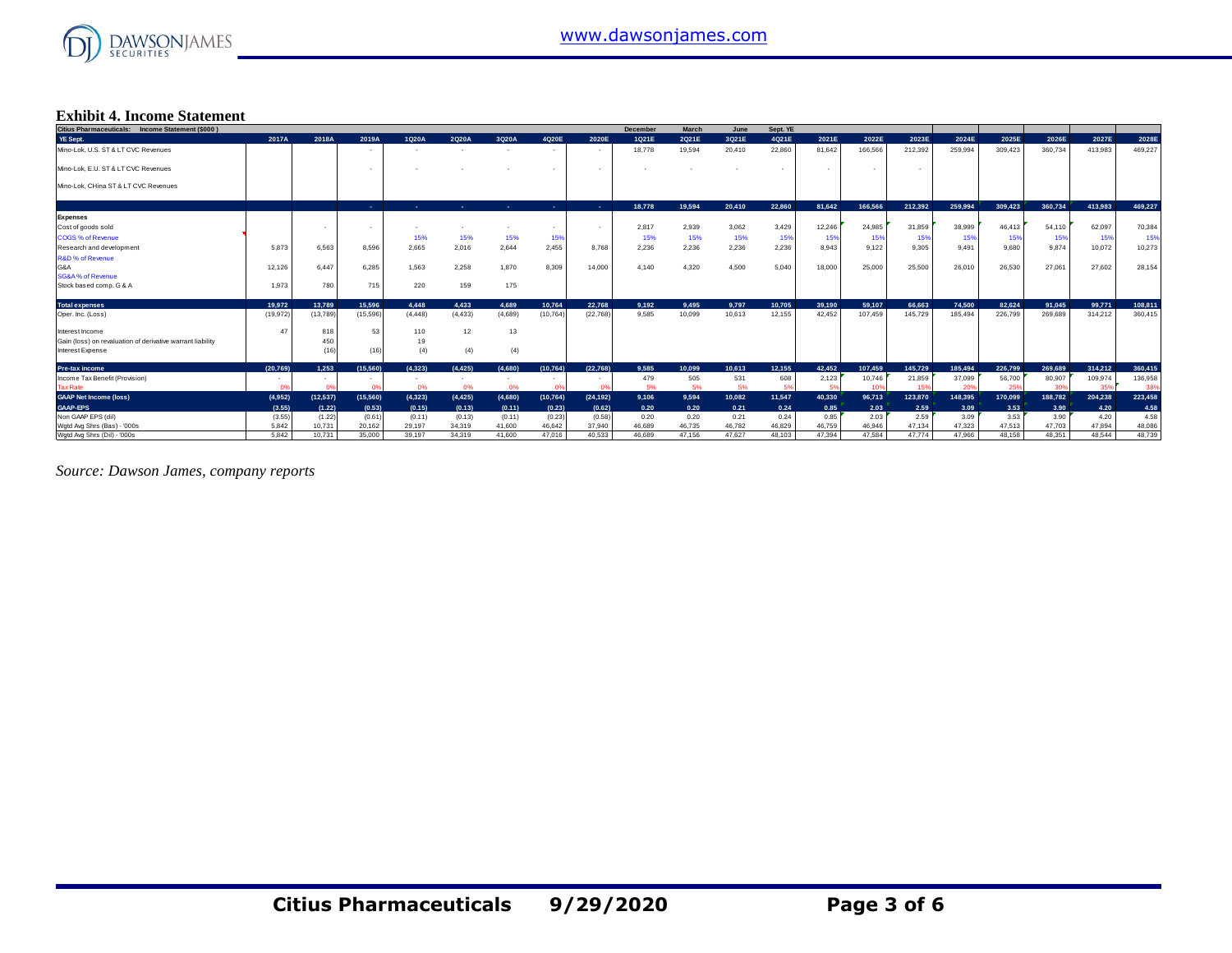

# **Risk Analysis**

In addition to the typical risks associated with development stage specialty pharmaceutical companies, potential risks specific to Citius Pharmaceuticals, Inc. are as follows:

**Partnership risk**. Citius Pharmaceuticals, Inc. is in discussions with possible partners today, but there can be no assurances that the company will be able to secure a favorable partnership.

**Commercial risk.** There are no assurances that the company will be able to achieve significant market share and become profitable.

**Clinical and regulatory risk.** Lead products have to complete clinical trials. Trials may not produce results sufficient for regulatory approval.

**Financial risk.** The company may need to raise capital in the marketplace, and there can be no assurances that the company will be able to successful raise capital and or do so, at favorable terms.

**Liquidity Risk.** The stock is thinly traded. We note that management owns a significant percentage of the company.

**Legal and intellectual property risk.** The company may have to defend its patents and technical know-how, and there can be no assurances that the patents will not be infringed or will be held as valid if challenged, and or that the company may infringe on third parties' patents.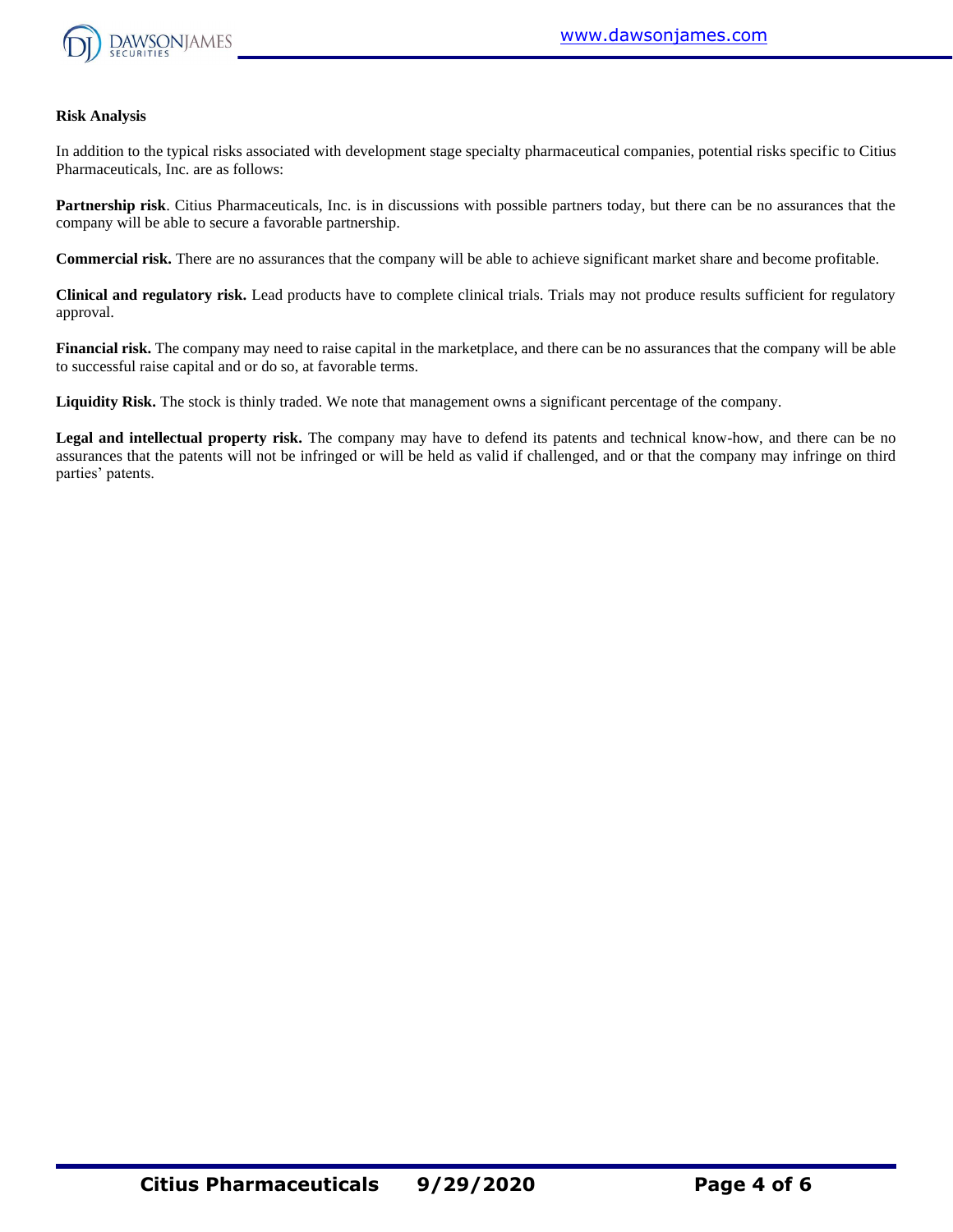

# Companies mentioned in this report

# **Important Disclosures:**

# **Price Chart:**



Price target and rating changes over the past three years:

Initiation – Buy – 12/15/2017 – Price Target \$10.00 Update – Buy – 7/6/2018 – Price Target \$10.00 Transfer – Buy –  $9/6/2019$  – Price Target \$7.00 Update – Buy – 10/7/2019 – Price Target \$7.00 Update – Buy – 12/19/2019 – Price Target \$7.00 Update – Buy –  $2/4/2020$  – Price Target \$7.00 Update – Buy – 2/25/2020 – Price Target \$7.00 Update – Buy – 5/26/2020 – Price Target \$7.00 Update – Buy – 9/28/2020 – Price Target \$7.00 Update – Buy – 9/29/2020 – Price Target \$7.00

Dawson James Securities, Inc. (the "Firm") is a member of the Financial Industry Regulatory Authority ("FINRA") and the Securities Investor Protection Corporation ("SIPC").

The Firm does not make a market in the securities of the subject company(s). The Firm has NOT engaged in investment banking relationships with CTXR in the prior twelve months, as a manager or co-manager of a public offering and has NOT received compensation resulting from those relationships. The Firm may seek compensation for investment banking services in the future from the subject company(s). The Firm has received other compensation from the subject company(s) in the last 12 months for services unrelated to managing or co-managing of a public offering.

Neither the research analyst(s) whose name appears on this report nor any member of his (their) household is an officer, director or advisory board member of these companies. The Firm and/or its directors and employees may own securities of the company(s) in this report and may increase or decrease holdings in the future. As of August 31, 2020, the Firm as a whole did not beneficially own 1% or more of any class of common equity securities of the subject company(s) of this report. The Firm, its officers, directors, analysts or employees may affect transactions in and have long or short positions in the securities (or options or warrants related to those securities) of the company(s) subject to this report. The Firm may affect transactions as principal or agent in those securities.

Analysts receive no direct compensation in connection with the Firm's investment banking business. All Firm employees, including the analyst(s) responsible for preparing this report, may be eligible to receive non-product or service-specific monetary bonus compensation that is based upon various factors, including total revenues of the Firm and its affiliates as well as a portion of the proceeds from a broad pool of investment vehicles consisting of components of the compensation generated by investment banking activities, including but not limited to shares of stock and/or warrants, which may or may not include the securities referenced in this report.